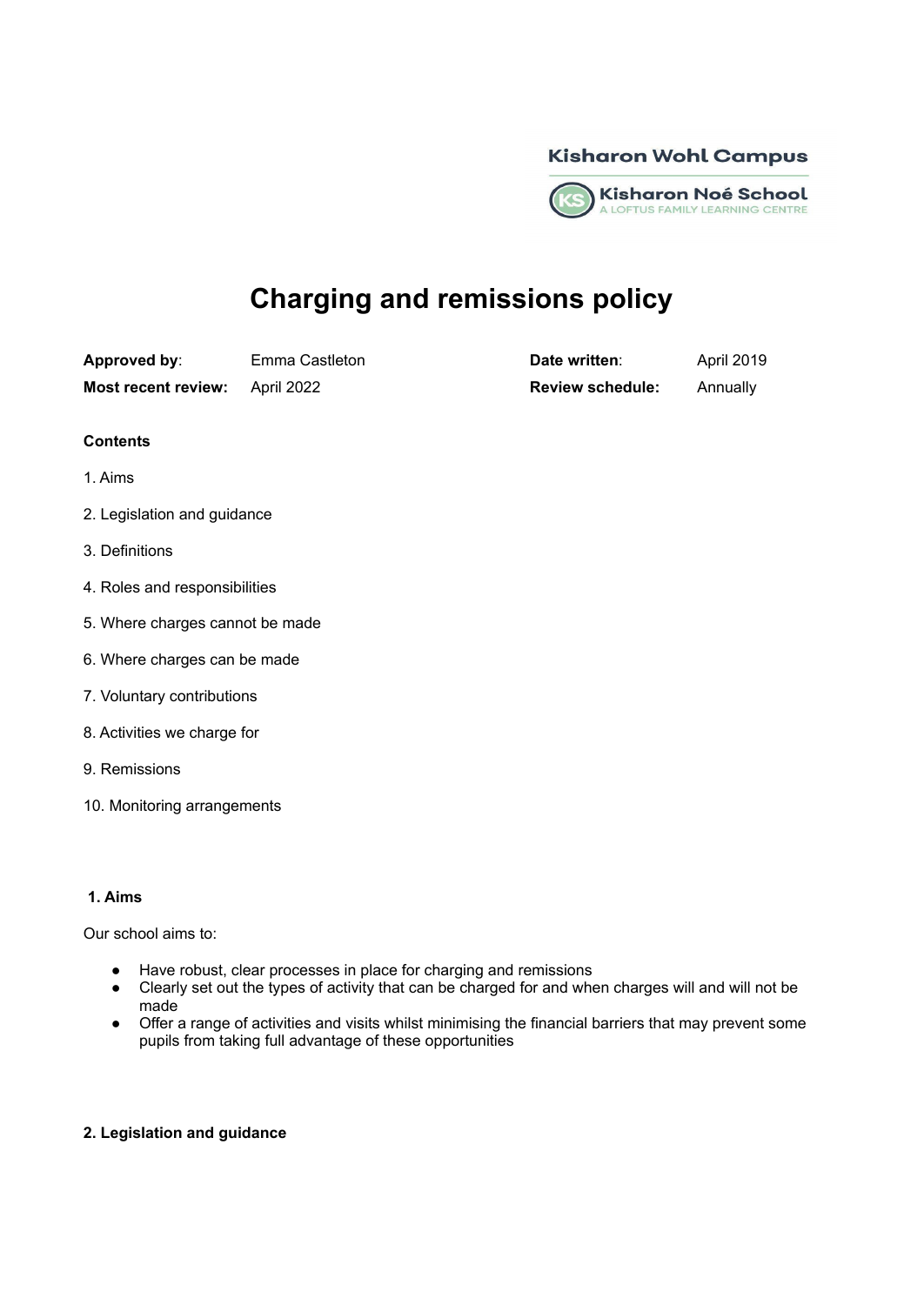This policy is based on advice from the Department for Education (DfE) on [charging](https://www.gov.uk/government/publications/charging-for-school-activities) for school activities and the [Education](http://www.legislation.gov.uk/ukpga/1996/56/part/VI/chapter/III) Act 1996, sections 449 to 462 of which set out the law on charging for school activities in England. Academies are required to comply with this Act through their funding agreements.

It's also based on quidance from the DfE on statutory policies for schools and [academy](https://www.gov.uk/government/publications/statutory-policies-for-schools-and-academy-trusts/statutory-policies-for-schools-and-academy-trusts) trusts.

This policy complies with our funding agreement and articles of association.

# **3. Definitions**

- **Charge:** a fee payable for specifically defined activities
- **Remission:** the cancellation of a charge which would normally be payable

## **4. Roles and responsibilities**

## **4.1 The governing board**

The governing board has overall responsibility for approving the charging and remissions policy, but can delegate this to a committee, an individual governor or the headteacher.

The governing board also has overall responsibility for monitoring the implementation of this policy.

Responsibility for approving the charging and remissions policy has been delegated to the finance and facilities committee.

# **4.2 Headteachers**

The headteacher is responsible for ensuring staff are familiar with the charging and remissions policy, and that it is being applied consistently.

# **4.3 Staff**

Staff are responsible for:

- Implementing the charging and remissions policy consistently
- Notifying the headteacher of any specific circumstances which they are unsure about or where they are not certain if the policy applies

The school will provide staff with appropriate training in relation to this policy and its implementation.

## **4.4 Parents**

Parents are expected to notify staff or the headteacher of any concerns or queries regarding the charging and remissions policy.

## **5. Where charges cannot be made**

Below we set out what we **cannot** charge for:

## **5.1 Education**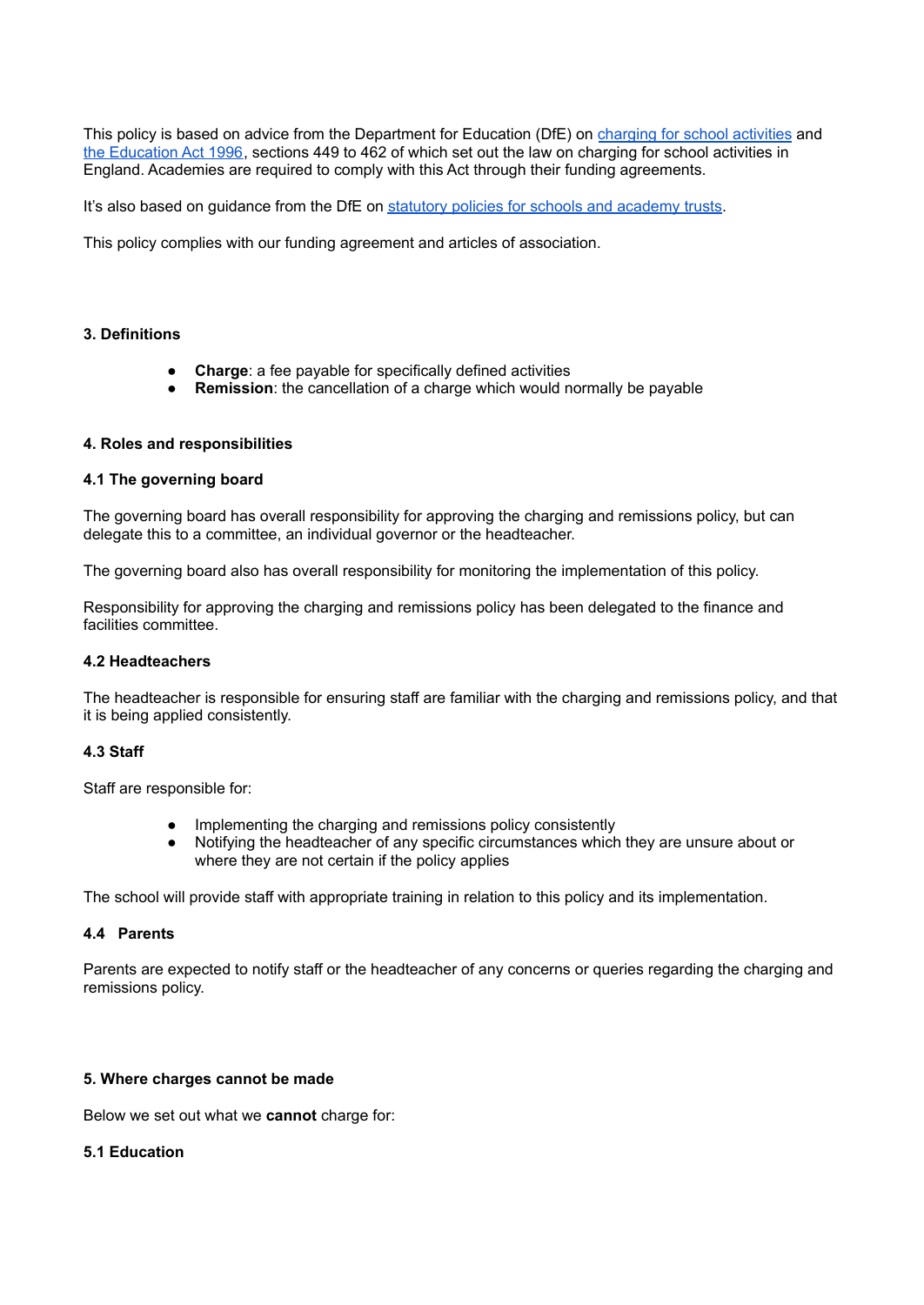- Admission applications
- Education provided during school hours (including the supply of any materials, books, instruments or other equipment)
	- Education provided outside school hours if it is part of:
		- The National Curriculum
			- A syllabus for a prescribed public examination that the pupil is being prepared for at the school
			- Religious education
- Instrumental or vocal tuition, for pupils learning individually or in groups, unless the tuition is provided at the request of the pupil's parent
- Entry for a prescribed public examination if the pupil has been prepared for it at the school
- $\bullet$  Examination re-sit(s) if the pupil is being prepared for the re-sit(s) at the school

# **5.2 Transport**

- Transporting registered pupils to or from the school premises, where the local authority has a statutory obligation to provide transport
- Transporting registered pupils to other premises where the governing board or local authority has arranged for pupils to be educated
- Transport that enables a pupil to meet an examination requirement when he or she has been prepared for that examination at the school
- Transport provided in connection with an educational visit

# **5.3 Residential visits**

- Education provided on any visit that takes place during school hours
	- Education provided on any visit that takes place outside school hours if it is part of:
		- The National Curriculum
		- A syllabus for a prescribed public examination that the pupil is being prepared for at the school
		- Religious education
- Supply teachers, covering for teachers who are absent from school, accompanying pupils on a residential visit

# **6. Where charges can be made**

Below we set out what we **can** charge for:

# **6.1 Education**

- Any materials, books, instruments or equipment, where the child's parent wishes him or her to own them
- Optional extras (see section 6.2)
- Music and vocal tuition, in limited circumstances (see section 6.3)
- Certain early years provision
- Community facilities
- Examination re-sit(s) if the pupil is being prepared for the re-sit(s) at the school and the pupil fails, without good reason, to meet any examination requirement for a syllabus

# **6.2 Optional extras**

We are able to charge for activities known as 'optional extras'. In these cases, schools can charge for providing materials, books, instruments or equipment. The following are optional extras:

Education provided outside of school time that is not part of: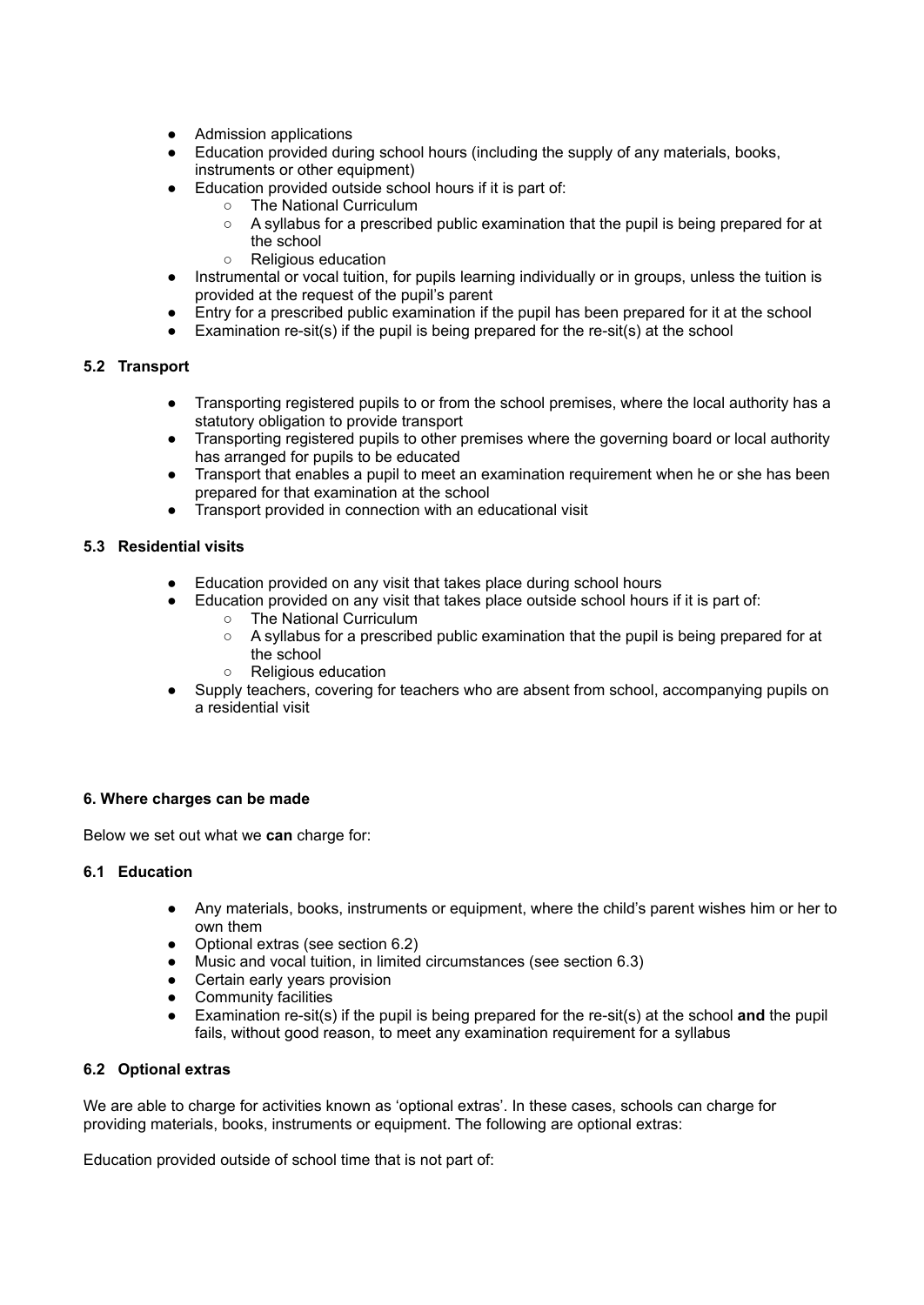- The National Curriculum
- A syllabus for a prescribed public examination that the pupil is being prepared for at the school
- Religious education
- Examination entry fee(s) if the registered pupil has not been prepared for the examination(s) at the school
- Transport (other than transport that is required to take the pupil to school or to other premises where the local authority or governing board has arranged for the pupil to be provided with education)
- Board and lodging for a pupil on a residential visit
- Extended day services offered to pupils (such as breakfast clubs, after-school clubs, tea and supervised homework sessions)

When calculating the cost of optional extras, an amount may be included in relation to:

- Any materials, books, instruments or equipment provided in connection with the optional extra
- The cost of buildings and accommodation
- Non-teaching staff
- Teaching staff engaged under contracts for services purely to provide an optional extra (including supply teachers engaged specifically to provide the optional extra)
- The cost, or an appropriate proportion of the costs, for teaching staff employed to provide tuition in playing a musical instrument, or vocal tuition, where the tuition is an optional extra

Any charge made in respect of individual pupils will not be greater than the actual cost of providing the optional extra activity, divided equally by the number of pupils participating.

Any charge will not include an element of subsidy for any other pupils who wish to take part in the activity but whose parents are unwilling or unable to pay the full charge.

In cases where a small proportion of the activity takes place during school hours, the charge cannot include the cost of alternative provision for those pupils who do not wish to participate.

Parental agreement is necessary for the provision of an optional extra which is to be charged for.

## **6.3 Music tuition**

Schools can charge for vocal or instrumental tuition provided either individually or to groups of pupils, provided that the tuition is provided at the request of the pupil's parent.

Charges may not exceed the cost of the provision, including the cost of the staff giving the tuition.

Charges cannot be made:

- If the teaching is an essential part of the National Curriculum
- If the teaching is provided under the first access to the Key Stage 2 instrumental and vocal tuition programme
- For a pupil who is looked after by a local authority

## **6.4 Residential visits**

We can charge for board and lodging on residential visits, but the charge must not exceed the actual cost.

# **7. Voluntary contributions**